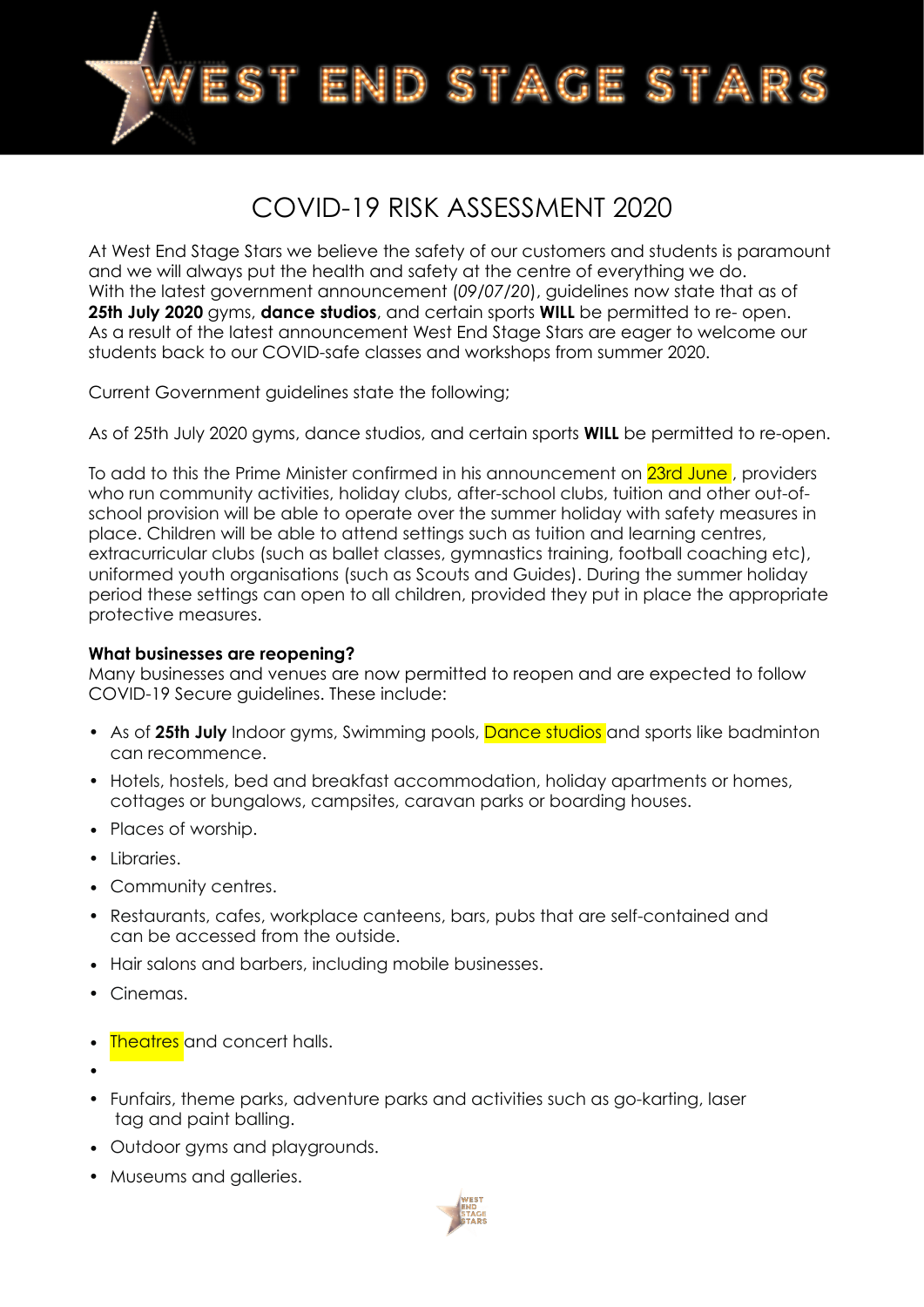- Bingo halls.
- Outdoor skating rinks.
- Amusement arcades and other **Entertainment Centres**, such as **Snooker halls.**
- Model villages.
- Social clubs.
- Indoor attractions at Aquariums, Zoos, Safari Parks, Farms, Wildlife Centres and any place where animals are exhibited to the public as an attraction.
- Indoor and outdoor areas of visitor attractions including, gardens, heritage sites, film studios and landmarks.

Businesses and venues following COVID-19 secure guidelines can host larger groups. This is also the case for events in public outdoor spaces that are organised by businesses, charitable or political organisations, and public bodies, provided they take reasonable steps to mitigate the risk of transmission, in line with COVID-19 Secure guidance and including completion of a risk assessment. Any other gathering in an outdoor space must not be any larger than 30 people.

WESS have carried out a dynamic risk assessment directly relating to COVID-19. WESS aims to mitigate and lower the risk to all persons involved with WESS to create a safe environment for all. All general health and safety practices will be adhered to as per normal.

The Government is continuing to lower the risk to the public and more business are reopening. WESS will continue to follow the guidelines and advice from the government. Before re-opening at our WESS venues we have carried out risk assessments and will adapt to maximise social distancing and hygiene guidelines. Breach of government guidelines is not a criminal offence, they are guidelines and advice. Breach of the guidelines is subject to enforcement from trading standards, environmental health and health and safety officers.

Current medical evidence suggests persons of younger ages are less likely to become seriously ill with COVID-19 therefore the risk is lower. WESS will monitor the health of all people that attend WESS.

## **What is COVID-19?**

Coronavirus disease (COVID-19) is an infectious disease caused by a newly discovered coronavirus.

Most people infected with the COVID-19 virus will experience mild to moderate respiratory illness and recover without requiring special treatment. Older people, and those with. underlying medical problems like cardiovascular disease, diabetes, chronic respiratory disease, and cancer are more likely to develop serious illness.

The best way to prevent and slow down transmission is be well informed about the COVID-19 virus, the disease it causes and how it spreads. Protect yourself and others from

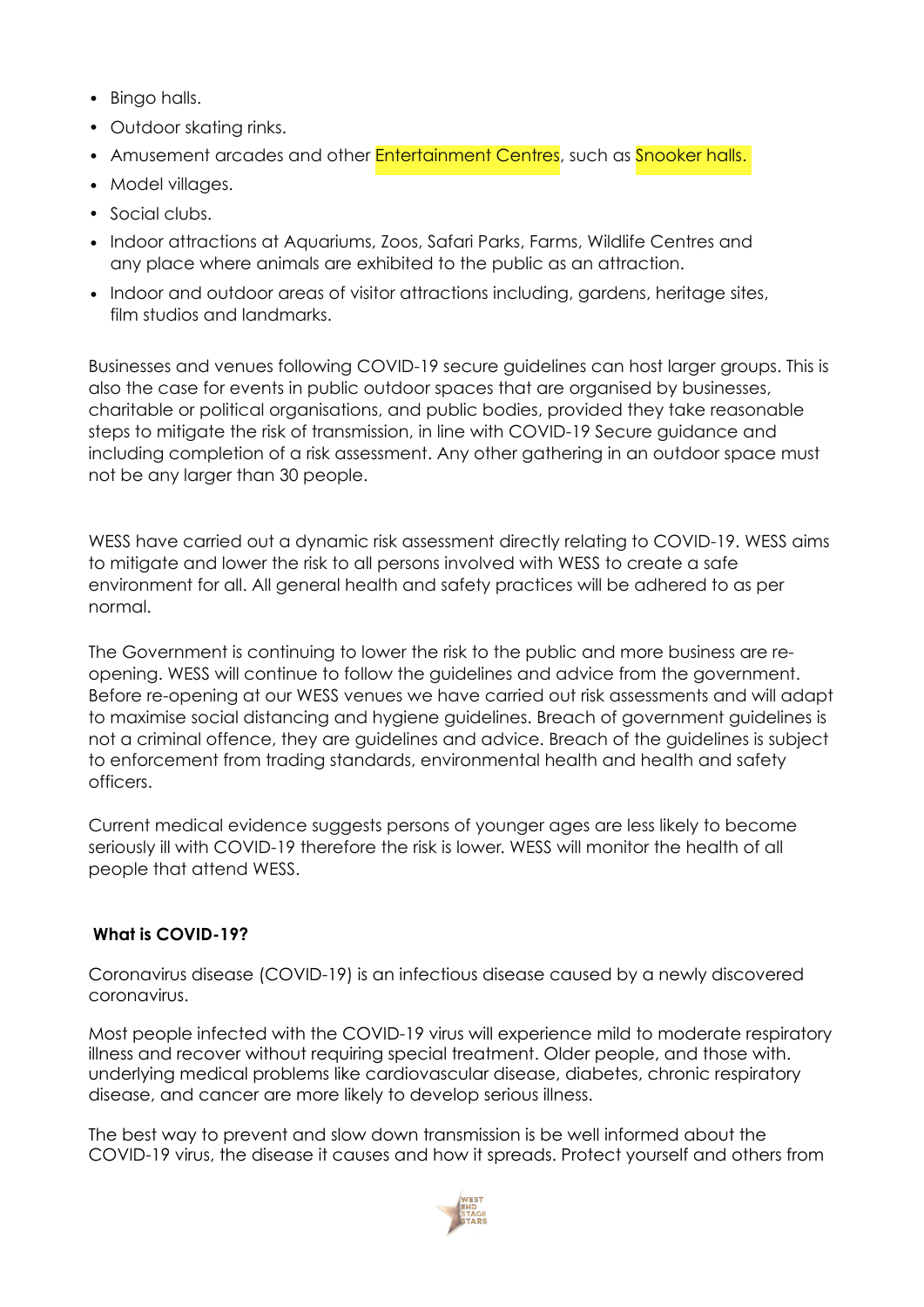infection by washing your hands or using an alcohol based rub frequently and not touching your face.

The COVID-19 virus spreads primarily through droplets of saliva or discharge from the nose when an infected person coughs or sneezes, so it's important that you also practice respiratory etiquette (for example, by coughing into a flexed elbow).

### **What Is The Risk?**

| <b>RISK</b>                                       | <b>RISK LEVEL (LOW,</b><br><b>MEDIUM, HIGH)</b>                                                                                                                             | <b>RISK LEVEL ONCE SAFTEY MEASURES</b><br><b>HAVE BEEN IMPLEMENTED</b>                              |
|---------------------------------------------------|-----------------------------------------------------------------------------------------------------------------------------------------------------------------------------|-----------------------------------------------------------------------------------------------------|
| Contracting COVID-19                              | Medium to low                                                                                                                                                               | The risk will be lowered and mitigated<br>by the measures listed below<br>reducing the risk to low. |
| Spreading COVID-19                                | Medium to low                                                                                                                                                               | The risk will be lowered and mitigated<br>by the measures listed below<br>reducing the risk to low. |
| Persons non-<br>symptomatic spreading<br>COVID-19 | Medium to low                                                                                                                                                               | The risk will be lowered and mitigated<br>by the measures listed below<br>reducing the risk to low. |
|                                                   | Risk levels have been<br>graded medium to low<br>and not high risk due to<br>WESS venues, staff and<br>students not being<br>subject to direct<br>contact with<br>COVID-19. |                                                                                                     |

WESS plans to implement the following guidelines in order to minimise the risk and spread of COVID-19:

#### **Social Distancing**

- WESS students will remain in their bubbles (Minis, Juniors & Seniors) at all times and be reminded to practise safe social distancing.
- WESS will adopt all government advice and guidelines to minimise the risk of contracting and preventing the spread of COVID-19.
- If necessary staggering entry times to students may take place and taking steps to avoid queues building up in surrounding areas
- Parents/guardians/persons responsible for collection to and from the venue will adhere to the 1 metre+ rule on social distancing
- Parents/guardians/persons responsible for collection to and from the venue will be allowed to drop off 10 minutes before class starts to minimise queuing or persons gathering outside.
- Access to the venue building will be limited to minimise the number of persons from entering. Parents will not be permitted to enter the building unless special

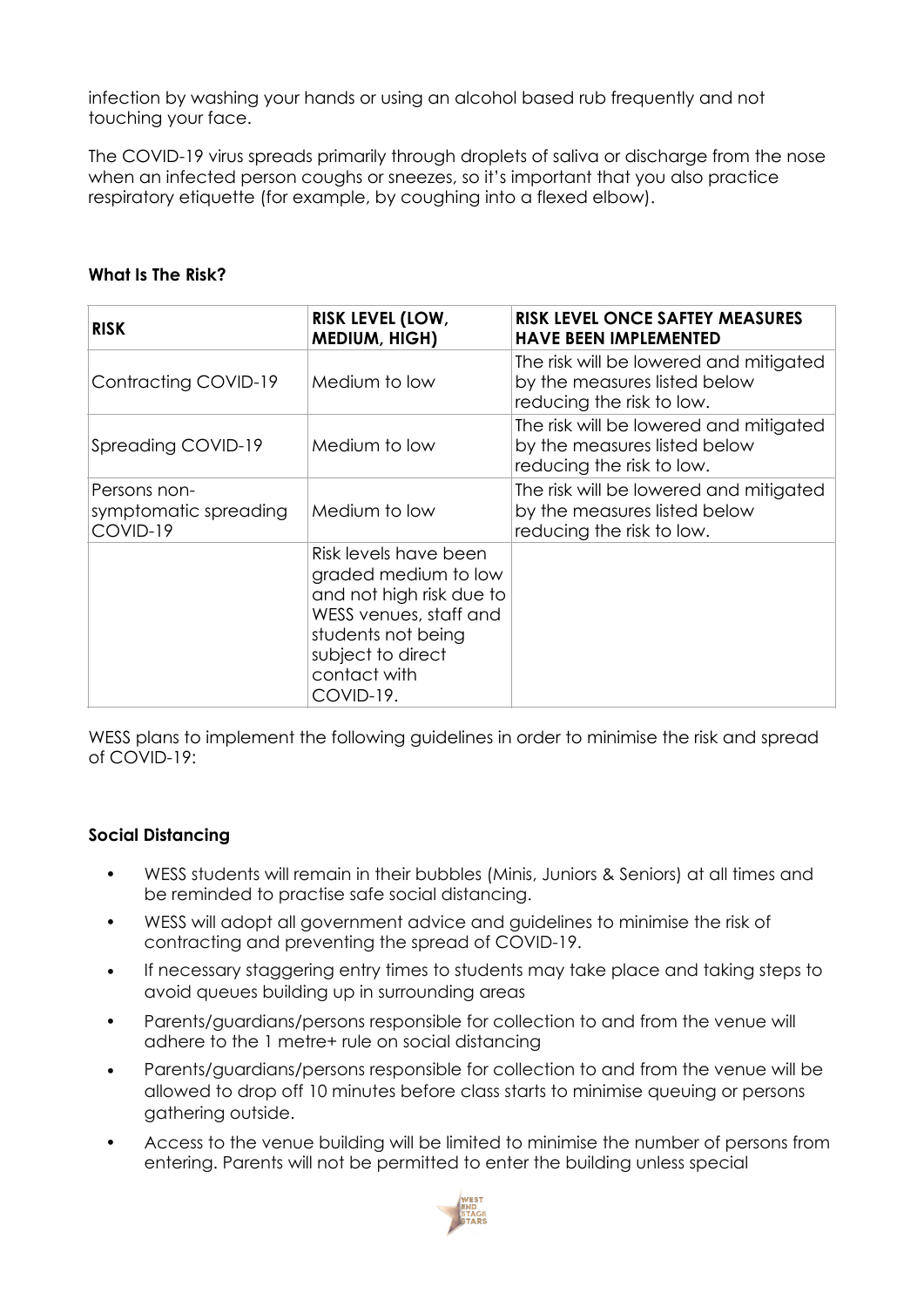circumstances or an emergency arises and prior approval from WESS Principal is authorised.

- There will be a one way system in place to maximise the social distancing rules. If possible this will be marked out throughout the venue.
- There will be no partner work and contact between persons within the class will be limited and must adhere to the social distancing 1 metre+ rule.
- Throughout the classes students and staff are to adhere to the social distancing rules keeping a 1 metre+ distance apart. If necessary individual areas may be marked out on the floor creating zones which will assist persons with social distancing.
- There will be no indoor live performances until further notice.

#### **Food and Drink**

- All students will be required to provide their own water bottles, WESS will not provide any refreshments. Students will be reminded sharing drinks is not permitted.
- All students will be required to provide their own lunch/snacks if required (no nuts permitted) and will be reminded that sharing food items is not permitted.

#### **Hand Washing and Hygiene**

- All persons entering will be required to sanitise their hands upon entering the venue.
- Keep hands and face as clean as possible.
- Students are required to continue to adhere to government guidelines around hygiene

before, during and after class. When students use the toilet they **MUST** wash their hands

thoroughly after before returning to the class.

- WESS will encourage good respiratory hygiene by promoting the "catch it, bin it, kill it" approach.
- No more than 2 persons to go to the toilet at once.
- If the student or person has their own hand sanitiser this is allowed as long as the sanitiser is safe to use in general and the parent guardian approves. Any such person using their own sanitisers are not allowed to lend or let other people use. Hand sanitiser will be provided by WESS and WESS advise that persons use that provided by WESS.
- Rooms will be well-ventilated naturally for example, open windows.
- WESS will after each class sanitise the area and maintain a safe and clean environment throughout. Cleaning frequently touched surfaced more often than usual.

#### **Clothing and Bags**